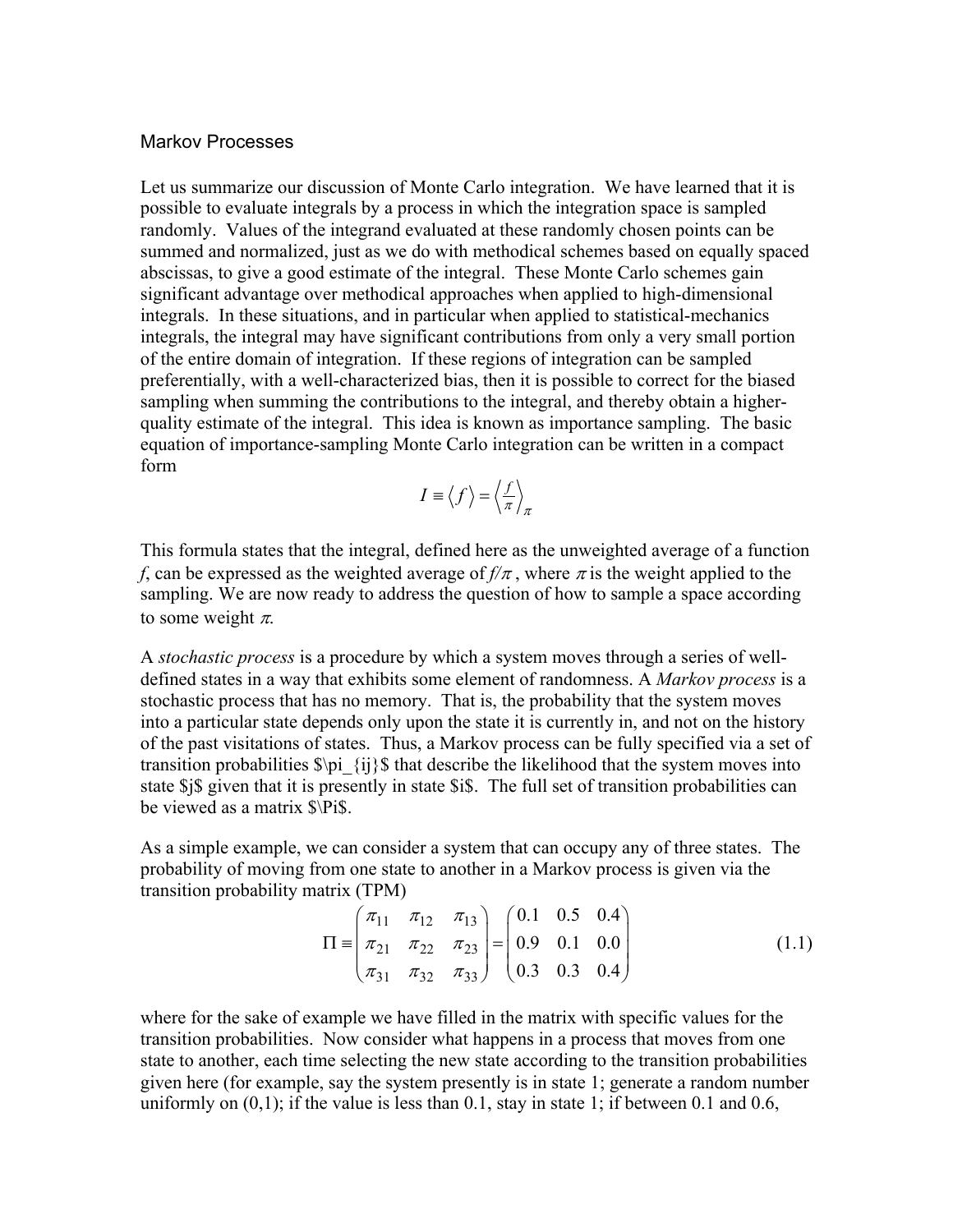move to state 2, otherwise move to state 3). One could construct a histogram to describe the number of times visited in each of the three states during the process. After a long period of sampling, steady state is reached and the histogram does not change with continued sampling. The histogram so obtained is called the <em>limiting distribution  $\le$ /em  $>$  of the Markov process. Examine the applet in Illustration 1 to see Markov sampling in action.

So what is the connection to Monte Carlo integration? The scheme is to devise a Markov process to yield a limiting distribution that covers the important regions of our simulated system. In this manner we can do importance sampling of a complex region of integration by specifying only the transition probabilities of the Markov process. To accomplish this we need to develop the connection between the transition probabilities and the limiting distribution.

Several important features should be noted: first, each probability is properly specified, <em>i.e.</em>, it is nonnegative and does not exceed unity; second, each row sums to unity, indicating a unit probability for going from one state to another in a given step; third, the diagonal elements are not necessarily zero, indicating that an acceptable outcome for a Markov step leaves the system in its present state. More on this detail later. In all of what follows it is important that we have a transition-probability matrix that corresponds to an ergodic process. Ergodicity was discussed in a previous section. In this context, it means that it is possible to get from one state to another via a sufficiently long Markov chain. Note it is not required that each state be accessible from every other state in a single step—it is OK (and very common) to have zero for some of the transition probabilities.

# **Limiting distribution**

We consider now how the limiting distribution relates to the TPM. Consider the product of  $\Pi$  with itself

$$
\Pi^{2} = \begin{pmatrix} \pi_{11} & \pi_{12} & \pi_{13} \\ \pi_{21} & \pi_{22} & \pi_{23} \\ \pi_{31} & \pi_{32} & \pi_{33} \end{pmatrix} \times \begin{pmatrix} \pi_{11} & \pi_{12} & \pi_{13} \\ \pi_{21} & \pi_{22} & \pi_{23} \\ \pi_{31} & \pi_{32} & \pi_{33} \end{pmatrix}
$$
  
= 
$$
\begin{pmatrix} \pi_{11}\pi_{11} + \pi_{12}\pi_{21} + \pi_{13}\pi_{31} & \pi_{11}\pi_{12} + \pi_{12}\pi_{22} + \pi_{13}\pi_{32} & \text{etc.} \\ \pi_{21}\pi_{11} + \pi_{22}\pi_{21} + \pi_{23}\pi_{31} & \pi_{21}\pi_{12} + \pi_{22}\pi_{22} + \pi_{23}\pi_{32} & \text{etc.} \\ \pi_{31}\pi_{11} + \pi_{32}\pi_{21} + \pi_{33}\pi_{31} & \pi_{31}\pi_{12} + \pi_{32}\pi_{22} + \pi_{33}\pi_{32} & \text{etc.} \end{pmatrix}
$$

Look closely at the first  $(1,1)$  element. It is the sum of three terms. The first term,  $\pi_{11}\pi_{11}$  is the probability of staying in state 1 for two successive steps, given that the system started in state 1. Similarly, the second term in the sum  $\pi_{12}\pi_{21}$  the probability that the system moves in successive steps from state 1 to state 2, and then back again. Finally the third term is the probability of moving from 1 to 3 and back to 1. Thus the  $(1,1)$  terms in the product matrix contains all ways of going from state 1 back to state 1 in two steps. Likewise, the (1,2) term of the product matrix is the probability that the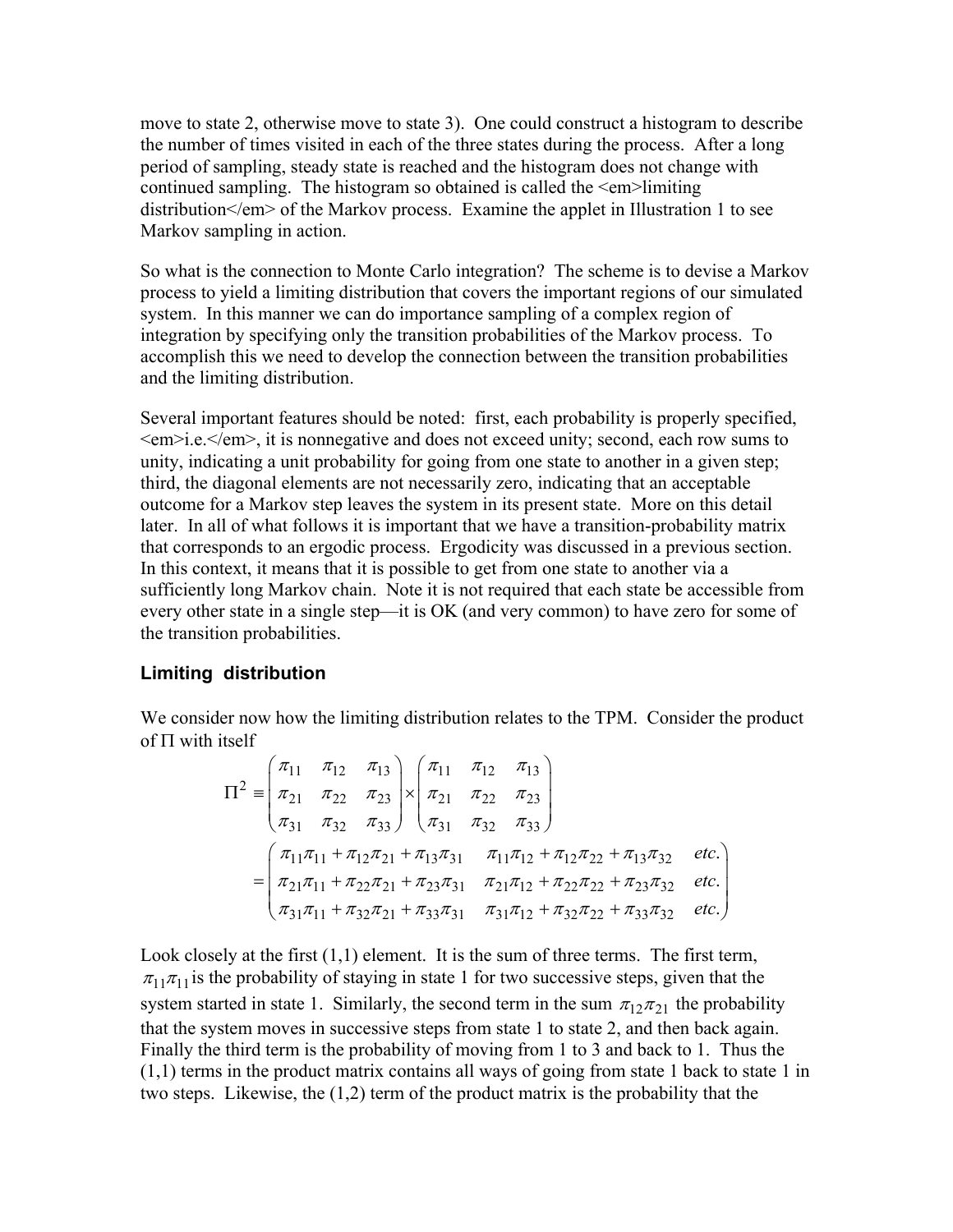system moves from state 1 to state 2 in exactly two steps. The same interpretation holds for all the terms in the product matrix. Thus the square of  $\Pi$  is a two-step transitionprobability matrix, and in general the multiple product  $\Pi^n$  is the n-step TPM

$$
\Pi^{n} \equiv \begin{pmatrix} \pi_{11}^{(n)} & \pi_{12}^{(n)} & \pi_{13}^{(n)} \\ \pi_{21}^{(n)} & \pi_{22}^{(n)} & \pi_{23}^{(n)} \\ \pi_{31}^{(n)} & \pi_{32}^{(n)} & \pi_{33}^{(n)} \end{pmatrix}
$$

where each term  $\pi_{ij}^{(n)}$  is defined as the probability of going from state *i* to state *j* in exactly *n* Markov steps.

Let us define  $\pi_i^{(0)}$  as a unit state vector, thus (for a 3-state system)

$$
\pi_1^{(0)} = (1 \ 0 \ 0) \ \pi_2^{(0)} = (0 \ 1 \ 0) \ \pi_3^{(0)} = (0 \ 0 \ 1)
$$

Then  $\pi_i^{(n)} \equiv \pi_i^{(0)} \Pi^n$  is a vector describing the probabilities for ending at each state after *n* Markov steps beginning at state *i*

$$
\pi_1^{(n)} = \pi_1^{(0)} \Pi^n \equiv \begin{pmatrix} 1 & 0 & 0 \end{pmatrix} \begin{pmatrix} \pi_{11}^{(n)} & \pi_{12}^{(n)} & \pi_{13}^{(n)} \\ \pi_{21}^{(n)} & \pi_{22}^{(n)} & \pi_{23}^{(n)} \\ \pi_{31}^{(n)} & \pi_{32}^{(n)} & \pi_{33}^{(n)} \end{pmatrix} = \begin{pmatrix} \pi_{11}^{(n)} & \pi_{12}^{(n)} & \pi_{13}^{(n)} \end{pmatrix}
$$

The limiting distribution corresponds to  $n \rightarrow \infty$ , and will be independent of the initial state *i* if the TPM describes an ergodic process

$$
\pi_1^{(\infty)} = \pi_2^{(\infty)} = \pi_3^{(\infty)} \equiv \pi
$$

by which we define  $\pi$ .

The limiting distribution obeys a stationary property. Starting with its expression as a limit

$$
\pi = \lim_{n \to \infty} \left[ \pi_i^{(0)} \Pi^n \right]
$$

we can take out the last multiplication with the TPM

$$
\pi = \left(\lim_{n \to \infty} \left[ \pi_i^{(0)} \Pi^{n-1} \right] \right) \Pi
$$

The limit in parentheses is still gives the limiting distribution

$$
\pi = \pi \Pi \tag{1.2}
$$

Evidently  $\pi$  is a left eigenvector of the matrix  $\Pi$ , with unit eigenvalue. That such an eigenvector (with unit eigenvalue) exists is guaranteed by the stipulation that each row of  $\Pi$  sum to unity (this is an application of the Peron-Frobenius theorem).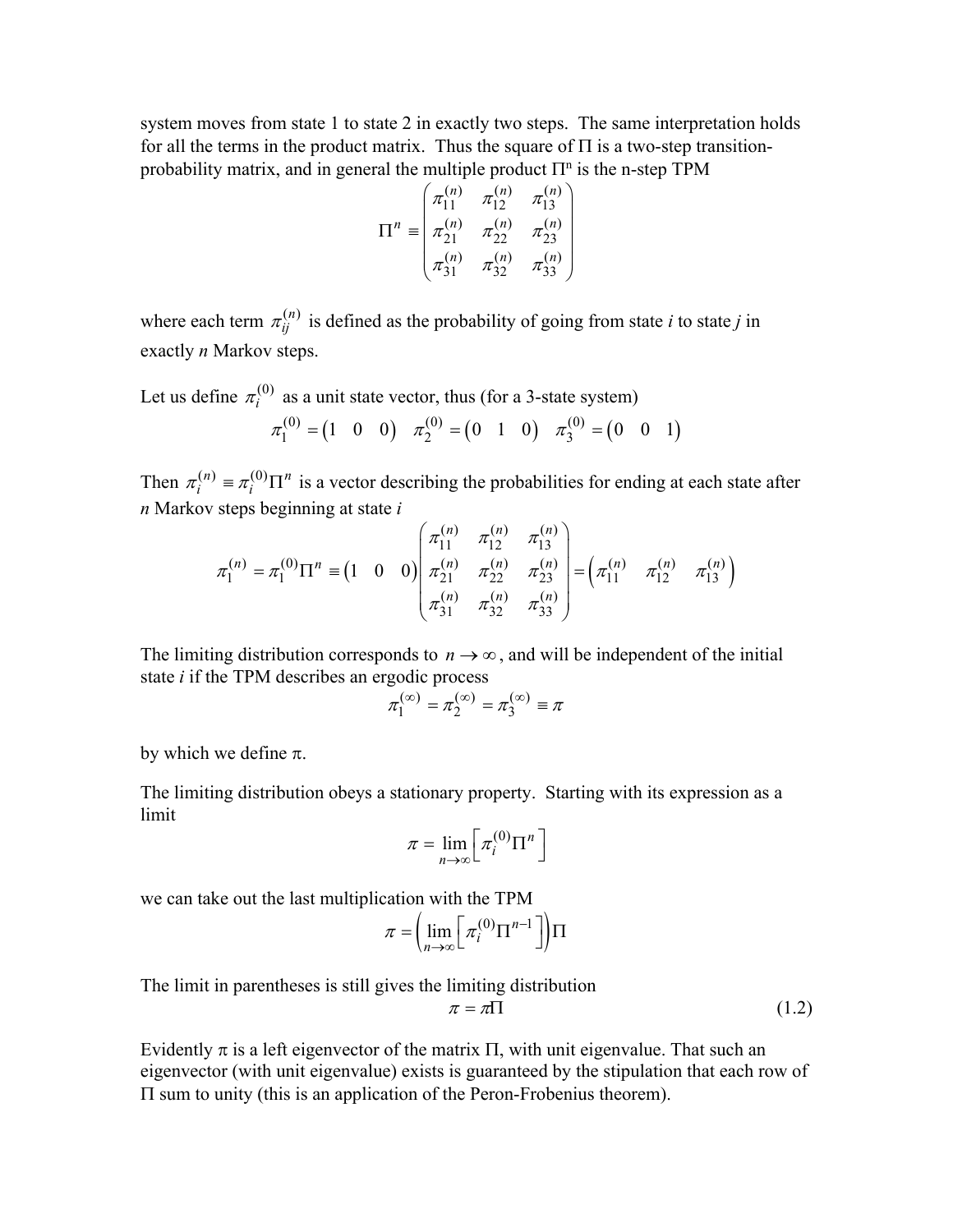Written explicitly, the eigenvector equation for  $\pi$  corresponds to the set of equalities (one for each state *i* in the system)

$$
\pi_i = \sum_j \pi_j \pi_{ji} \tag{1.3}
$$

where the sum extends over all states. If the limiting probabilities  $\pi_i$  and the transition probabilities  $\pi_{ii}$  all satisfy the following relation

$$
\pi_i \pi_{ij} = \pi_j \pi_{ji} \tag{1.4}
$$

then they also satisfy the eigenvector equation as presented in Eq. (1.3), as is easily shown

$$
\pi_i = \sum_j \pi_j \pi_{ji}
$$

$$
= \sum_j \pi_i \pi_{ij}
$$

$$
= \pi_i \sum_j \pi_{ij} = \pi_i
$$

The relation given in Eq. (1.4) is known as *detailed balance*, or the *principle of microscopic reversibility*. As demonstrated, it presents a sufficient condition for the probabilities to satisfy Eq. (1.3), but it is not a necessary condition. In fact, for a given, well-formed TPM it is likely that the limiting-distribution probabilities *do not* satisfy detailed balance. For example, the particular TPM introduced in Eq. (1.1) clearly cannot satisfy detailed balance; one of the elements  $(\pi_{23})$  is zero, while its detailed-balance counterpart  $(\pi_{32})$  is not zero. Equation (1.4) cannot be satisfied for this pair (unless perhaps  $\pi_3$  is zero, but this clearly is not the case here since there is a route to state 3 via state 1).

### **Deriving transition probabilities**

The utility of detailed balance is not in determining the limiting distribution from a set of transition probabilities. In fact, our need is the opposite: we have a specification for the distribution of states, and we want to apply a Markov process to generate states according to this distribution; how can we construct appropriate transition probabilities to achieve this aim? As demonstrated in Illustration 2, there are many possible choices for the set of transition probabilities that yield a given limiting distribution. Of course, we need to generate only one set to perform the Markov process. The choice of transition probabilities can be dictated by convenience and performance (that is, how well they sample all relevant states for a finite-length Markov chain).

Detailed balance is an extremely very useful guiding principle, because it leads us to generate a valid set of transition probabilities while considering them only a pair at a time. This contrasts with the full eigenvector equation, which involves all the states at once. The implication there is that all of the transition probabilities must be specified together and at one time, so to satisfy this relation between them. By focusing instead on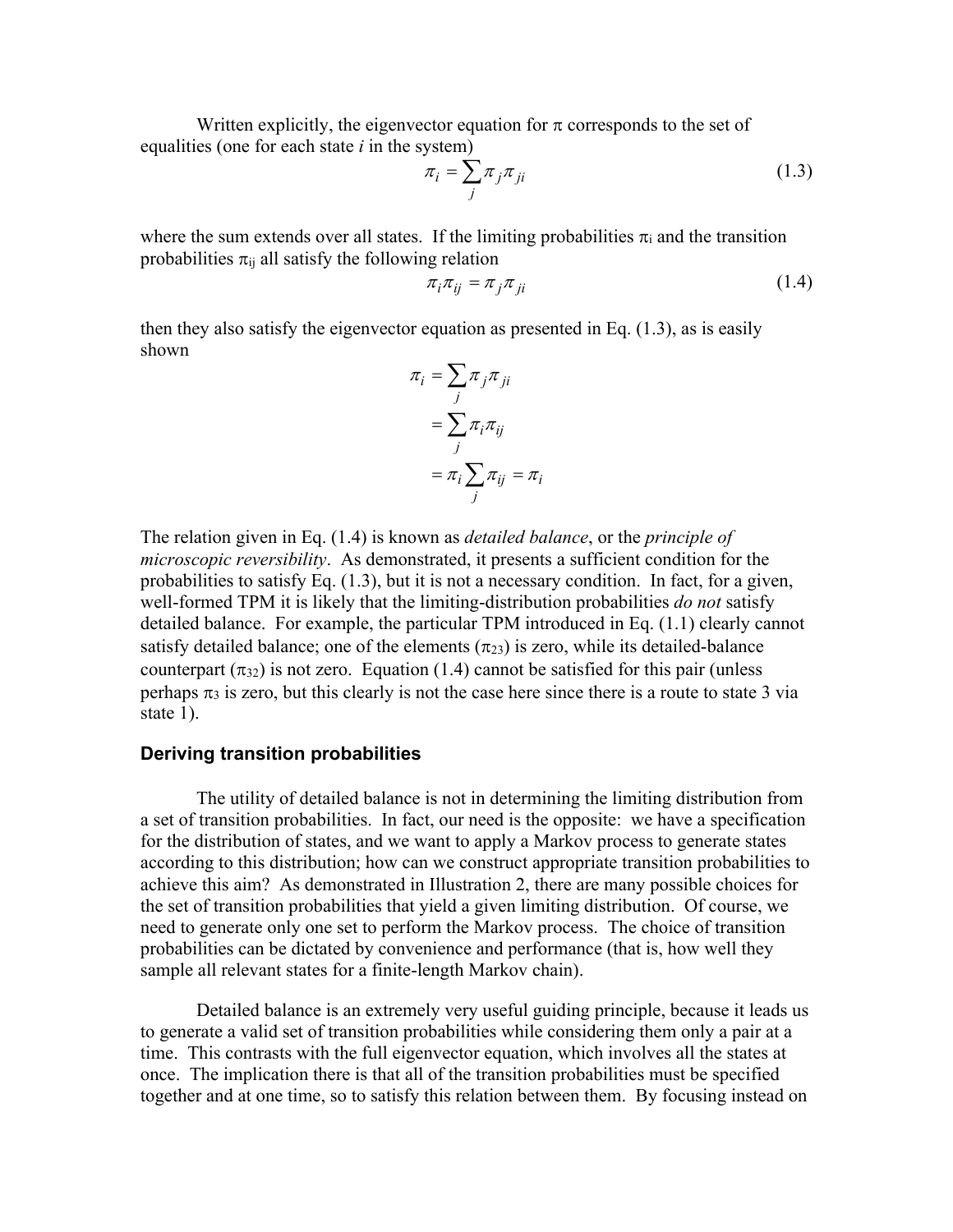the sufficient condition of detailed balance, a great burden is removed. We do not have to evaluate all transition probabilities for all states at once, and in fact we do not have to evaluate all transition probabilities, period. Instead we can get away with evaluating them only as we need them. The calculation of the transition probabilities can be tied right into the Markov chain, so that only those encountered during a given sequence are actually computed. The number of microstates in a typical statistical mechanics system is huge, so there is immense savings in exploiting this "just-in-time" calculation scheme given to us by detailed balance. Still, one should not lose sight of the fact the microscopic reversibility is not required, and that it may be advantageous to violate the principle at some times; but one should take caution that alternative transition probabilities are consistent with the expected limiting distribution. Oddly enough, in a molecular simulation (and unlike the simple examples given here) there is no easy way to check, even *a posteriori,* that the limiting distribution generated by the Markov sequence actually coincides with the target distribution. Consequently it is quite possible for an error in the formulation of the transition probabilities to remain undetected.

### **The Metropolis Algorithm**

One way to implement a Markov sequence is as described earlier: at each step make a decision about which state to move to next, with the likelihood of selecting any state given exactly by the corresponding transition probability; once the selection is made, then move to that state (with complete certainty, with probability 1). Detailed balance could be used to specify all the transition probabilities, but the problem with this scheme is that it again requires us to specify all transition probabilities beforehand; it is not a just-in-time approach. An algorithm that makes full use of detailed balance was developed by Metropolis, Rosenbluth, Rosenbluth, Teller and Teller in 1953. This truly seminal work represents one of the first applications of stochastic computational techniques to the treatment of deterministic physical problems.

The idea of the Metropolis scheme is to select new states according to any convenient transition probability matrix (called the *underlying transition matrix*), but not to accept every state so generated. Instead, each state is accepted with a probability that ensures that the overall transition probability is, via detailed balance, consistent with the desired limiting distribution. The acceptance probabilities are evaluated only when the acceptance question arises, so only those needed are computed. The overall transition probability depends on the transition probability of the underlying matrix, and the acceptance probability. Within this framework, and even for a given underlying transition matrix, there are many ways to formulate the overall transition probabilities. The Metropolis method represents one choice. At a given point in the Markov chain, let the present state be state *i*. The recipe is:

- With probability  $\tau_{ii}$ , choose a trial state *j* for the move
- If  $\pi_i > \pi_i$ , accept *j* as the new state, otherwise accept state *j* with probability  $\chi = \tau_{ji}\pi_j/\tau_{ij}\pi_i$ . This is accomplished by selecting a random number R uniformly on (0,1); acceptance occurs if  $R < \chi$ .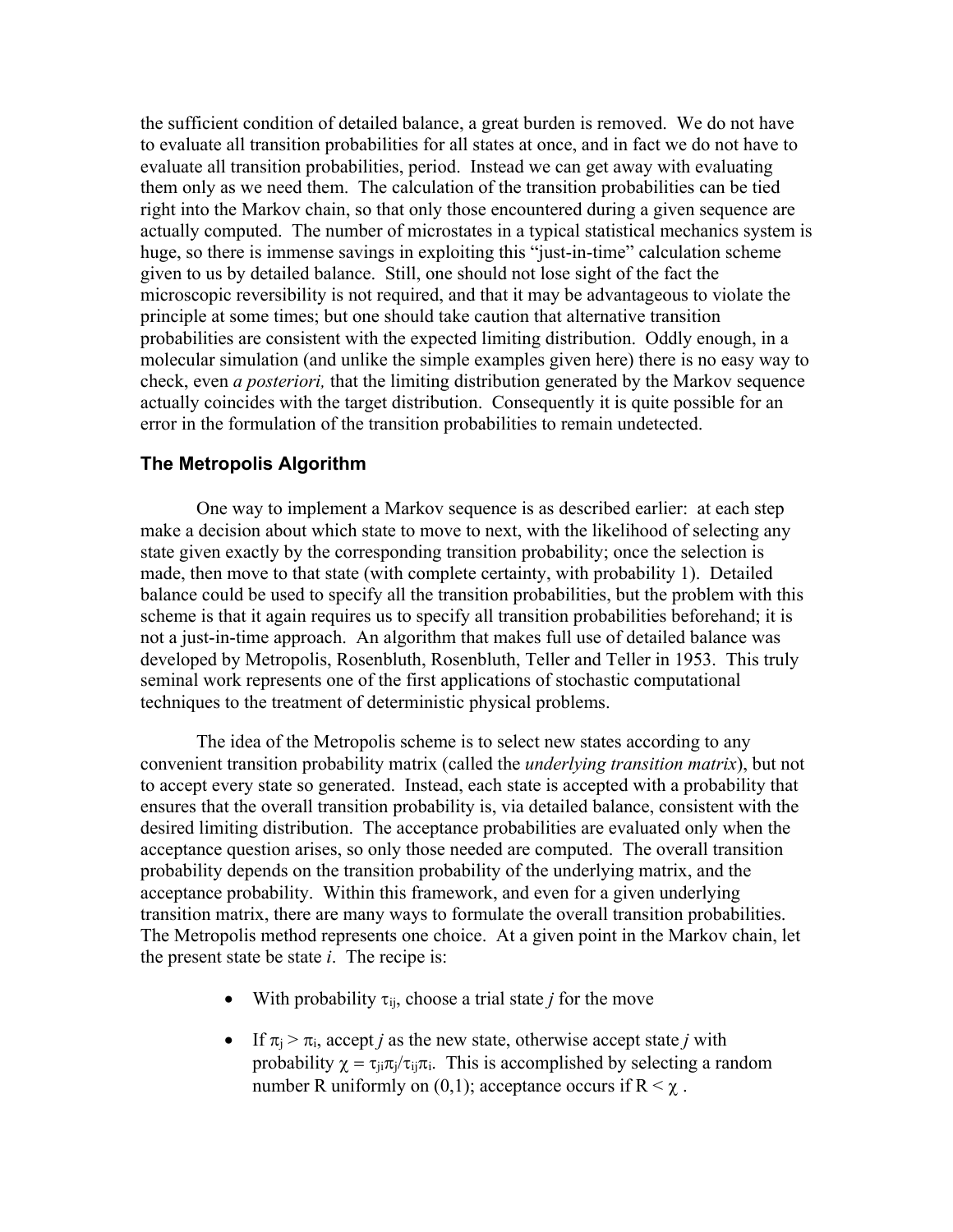• If the trial state (*j*) is rejected, the present state (*i*) is retained and is taken as the next one in the Markov chain. This means that the transition probability  $\pi_{ii}$  is, in general, nonzero.

What are the transition probabilities for this algorithm? We can write them as follows

$$
\pi_{ij} = \tau_{ij} \min(1, \chi)
$$
  
\n
$$
\pi_{ji} = \tau_{ji} \min(1, 1/\chi)
$$
  
\n
$$
\pi_{ii} = 1 - \sum_{j \neq i} \pi_{ij}
$$
\n(1.5)

We can examine these against the detailed balance criterion

$$
\pi_i \pi_{ij} = \pi_j \pi_{ji}
$$
  

$$
\pi_i \tau_{ij} \min(1, \chi) = \pi_j \tau_{ji} \min(1, 1/\chi)
$$

Regardless of whether  $\chi$  is greater or less than unity, this can equation becomes

$$
\pi_i \tau_{ij} \chi = \pi_j \tau_{ji}
$$

Upon insertion of the definition of  $\chi$ , this equation becomes an identity and detailed balance is verified.

The original formulation of this algorithm by Metropolis *et al*. is based on a symmetric underlying TPM, such that  $\tau_{ii} = \tau_{ii}$ , but this restriction is not necessary if one is careful to account for the asymmetry when formulating the acceptance criterion. Very efficient algorithms can be developed by exploiting this degree of flexibility.

# **Markov chains and importance sampling**

Before we turn to the application of Markov chains and the Metropolis method to molecular simulation, let us finish this topic by returning to the simple example we used previously to introduce the concepts of Monte Carlo integration and importance sampling. Illustration 3 contains our prototype of a two-dimension region R having non-

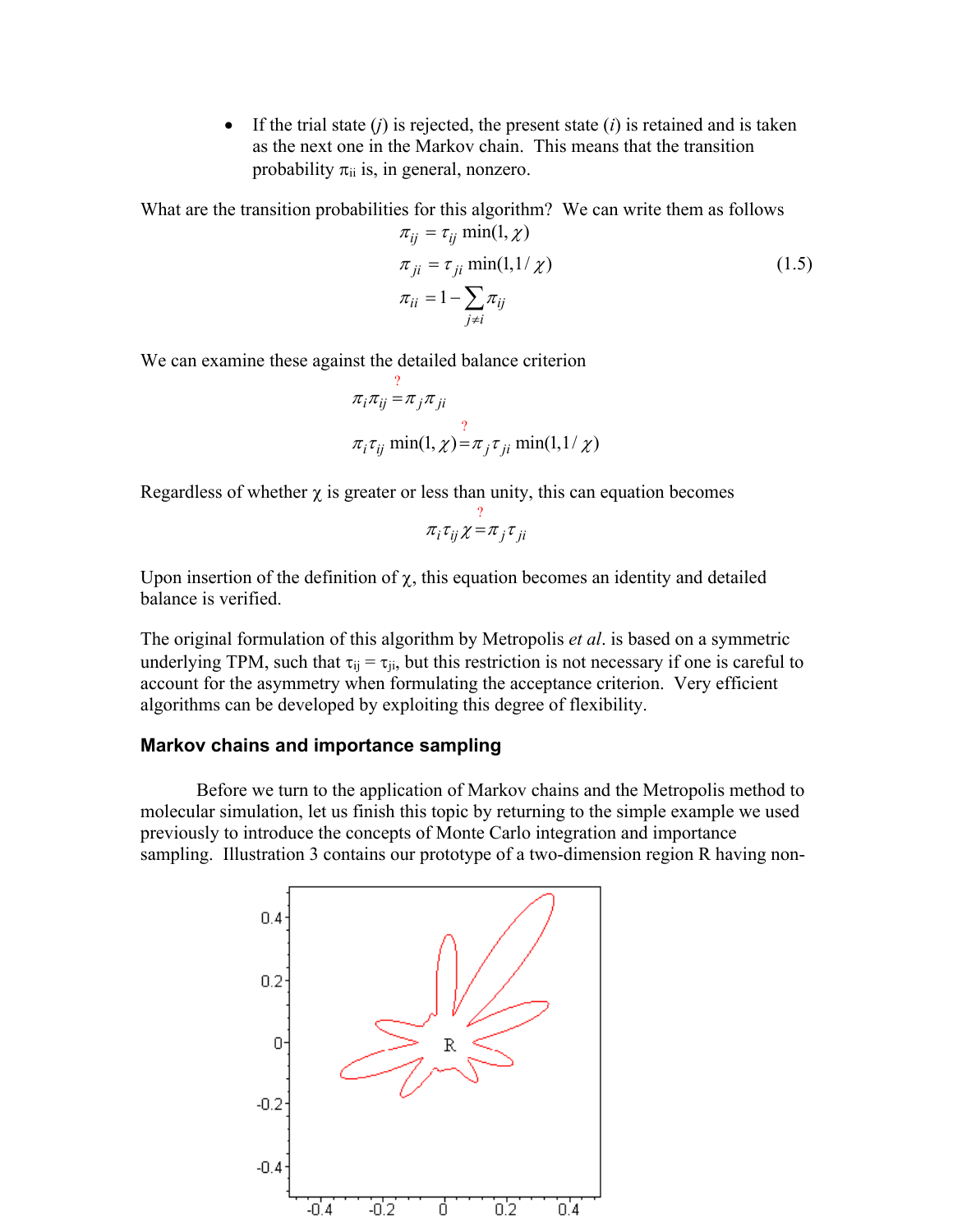trivial shape. The formula for the mean-square distance of each point in R from the origin can be given by an integral over the square region V that contains R, with a switching function that sets the integrand to zero for points outside R

$$
\langle r^2 \rangle = \frac{\int_{-0.5}^{+0.5} dx \int_{-0.5}^{+0.5} dy (x^2 + y^2) s(x, y)}{\int_{-0.5}^{+0.5} dx \int_{-0.5}^{+0.5} dy s(x, y)} = \frac{\langle r^2 s \rangle_V}{\langle s \rangle_V}
$$

We will look at two methods for evaluating this integral with Markov-based importance sampling. In method 1 we take the weight  $\pi_1$  for our importance-sampling formulation to be

$$
\pi_1(x, y) = s(x, y) / q_1 \tag{1.6}
$$

where  $q_1$  is a constant that ensures that  $\pi_1$  is normalized over V. With this choice the integral transforms as follows

$$
\left\langle r^2 \right\rangle = \frac{\left\langle \frac{r^2 s}{\pi_1} \right\rangle_{\pi_1}}{\left\langle \frac{s}{\pi_1} \right\rangle_{\pi_1}} = \frac{\left\langle q_1 r^2 \right\rangle_{\pi_1}}{\left\langle q_1 \right\rangle_{\pi_1}} = \frac{q_1 \left\langle r^2 \right\rangle_{\pi_1}}{q_1} = \left\langle r^2 \right\rangle_{\pi_1}
$$

This result tells us something that we might have guessed at the outset, namely that we can evaluate the mean square distance by summing values of  $r^2$  for points generated uniformly inside of R. In a moment we will consider how Metropolis sampling prescribes the means to generate these points. But first, it is of interest to consider an alternative importance-sampling scheme. It could make sense to weight the sampling even more toward the region of importance to  $r^2$ , and choose

$$
\pi_2(x, y) = r^2 s / q_2 \tag{1.7}
$$

This choice works too, but in with a less obvious formulation  $121$ 

$$
\left\langle r^2 \right\rangle = \frac{\left\langle \frac{r^2 s}{\pi_2} \right\rangle_{\pi_2}}{\left\langle \frac{s}{\pi_2} \right\rangle_{\pi_2}} = \frac{\left\langle q_2 \right\rangle_{\pi_2}}{\left\langle q_2 / r^2 \right\rangle_{\pi_2}} = \frac{q_2}{q_2 \left\langle 1 / r^2 \right\rangle_{\pi_2}} = \frac{1}{\left\langle r^{-2} \right\rangle_{\pi_2}}
$$

With points generated via a Markov chain with limiting distribution given by Eq. (1.7), we sum the reciprocal of  $r^2$ , and then at the end take the reciprocal of the average to obtain the desired average. As we see, in reaching too far in our importance scheme, we end up outsmarting ourselves. The important part of this reciprocal-average is just the opposite of the region we are now emphasizing. Nevertheless, the performance of this approach is comparable to that obtained by the first importance scheme we examined.

The Metropolis algorithm can be applied to each of these formulations. With it we proceed as follows

(1) Given a point in the region R, generate a new point in the vicinity of it. For convenience let this nearby region be defined as a square centered on the current point.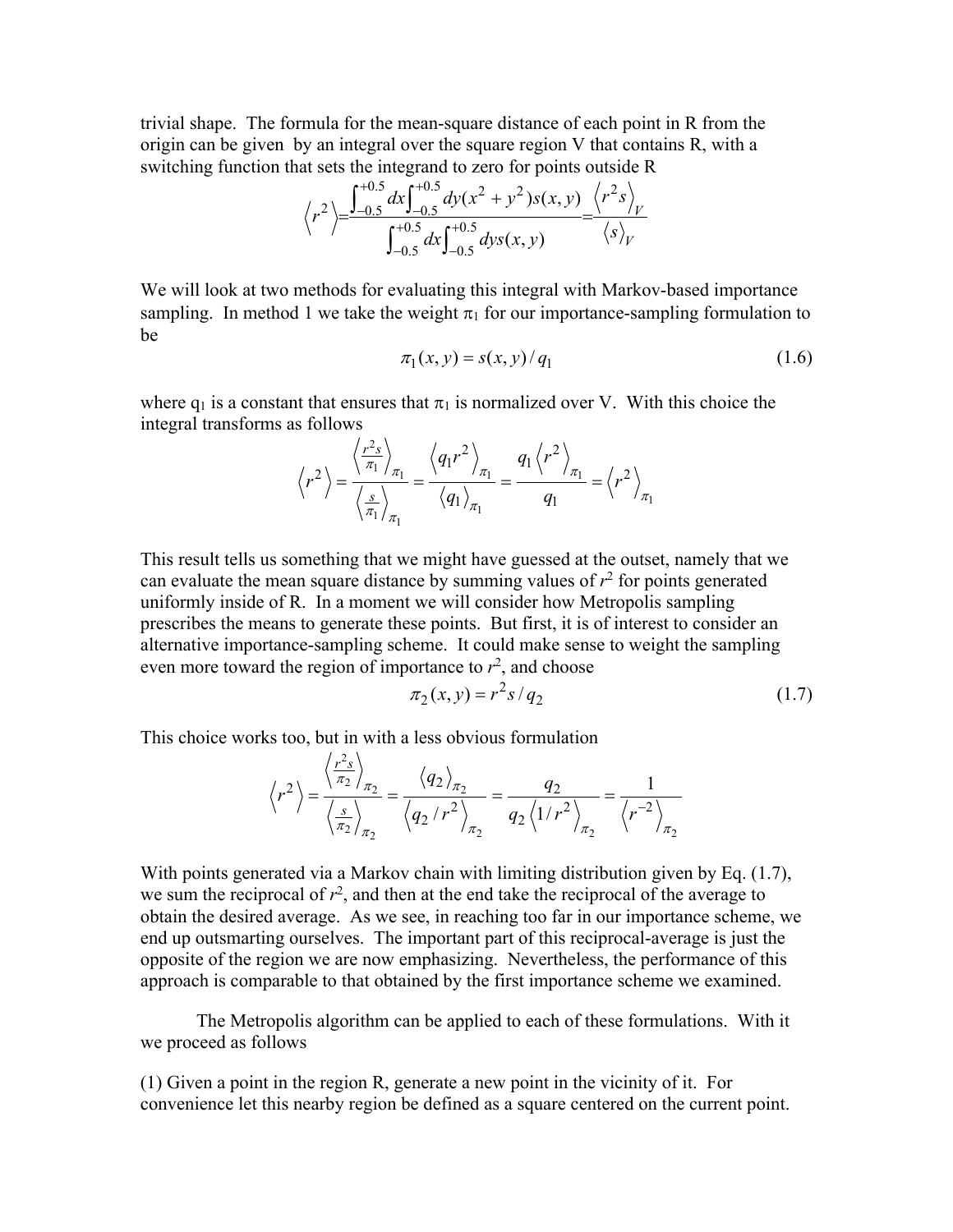Importantly, the size of the square is fixed, and does not depend on the position of the point in R. Thus the new  $(x,y)$  coordinate is

$$
x^{new} = x + \delta \times rand(-1,1) \quad y^{new} = y + \delta \times rand(-1,1)
$$

where  $\delta$  is a parameter defined the size of the local region for stepping to a new point and rand(-1,1) is a random number generated uniformly on (-1,1) (generating separate values



for the x and y displacements). See Illustration 4.

(2) Accept this new point with probability  $\min(1, \pi^{new} / \pi^{old})$ . Thus, for the first method described above

$$
\frac{\pi_1^{new}}{\pi_1^{old}} = \frac{s^{new} / q_1}{s^{old} / q_1} = \frac{s^{new}}{s^{old}}
$$

It is very fortunate that the normalization constant dropped out of the acceptance criterion, as it is often a highly nontrivial matter to determine this constant. Thus our acceptance decision is as follows

• Method 1: accept all moves that leave the state inside R, reject all attempts to move outside R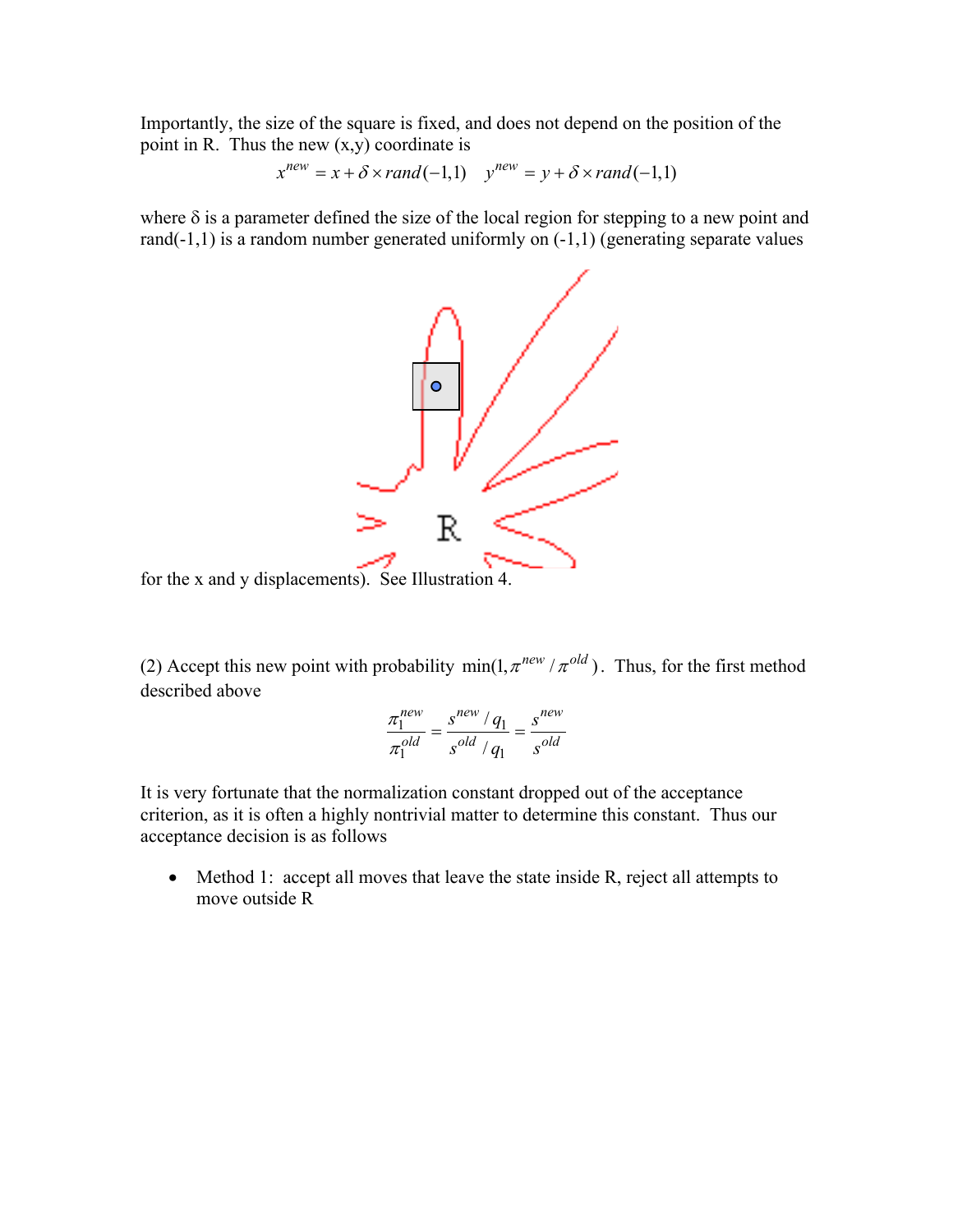• Method 2: reject all trials that attempt to move outside R; if the move stays within Method 2: reject all trials that attempt to move outside R; if the move stays within<br> $\begin{bmatrix} 1, r_{new} / r_{old} \end{bmatrix}$ , which obviously gives preference to the points more distant from the origin

There is an important point to be emphasized in this example. The underlying transition probability matrix is set by the trial-move algorithm, in which a new point is generated in a square centered on the original point. Since the size of this square is independent of the position of the current point, underlying trial matrix is symmetric—the probability of selecting a point *j* from *i* is proportional to 1/A, where A is the area of this square displacement region. Requiring A to be the constant ensures that  $\tau_{ij} = \tau_{ji}$ . It is tempting to introduce an efficiency in the algorithm, and to pre-screen the trials points so that they do not generate a Metropolis trial that falls outside of R. As shown in Illustration 5, this has the effect of making A smaller for points closer to the boundary, and thus makes the underlying transition-probability matrix asymmetric. The net result is that the boundary points are underrepresented in the Markov chain, and the ensemble average is skewed (*i.e.*, incorrect). It is important that rejected trials be included in the Markov chain, *i.e.*,  $\pi_{ii}$  is not zero, but is given by Eq. (1.5).



As our final topic of this section, we will hint at one of the limitations of importance sampling methods that will occupy much of our attention later. What if we want the absolute area of the region R, and not an average over it? Formally, this can be given by an integral over V

$$
A = \int_{-0.5}^{+0.5} dx \int_{-0.5}^{+0.5} dy s(x, y) = \langle s \rangle_V
$$